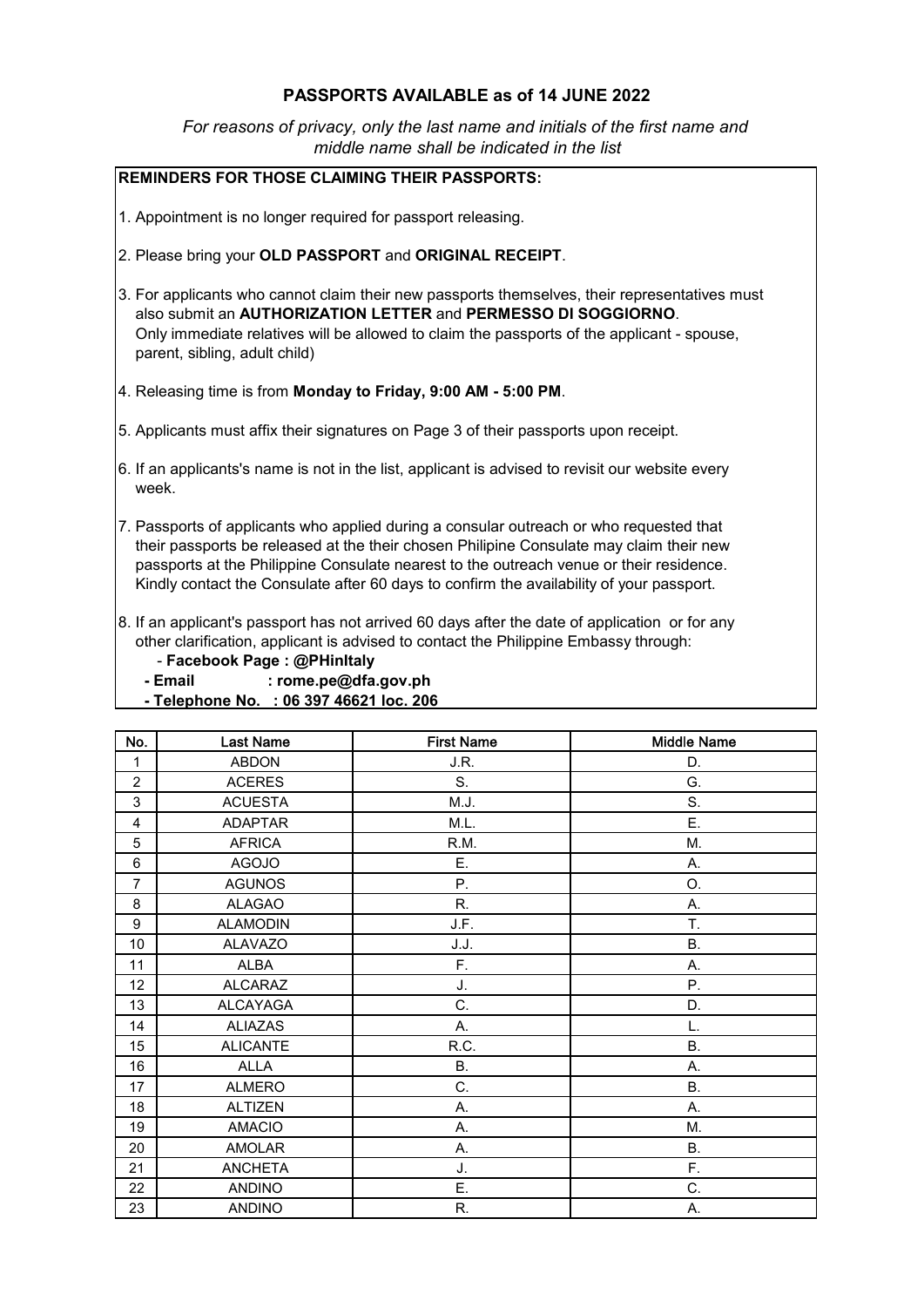| 24       | <b>ANTOLIN</b>                  | M.         | Β.        |
|----------|---------------------------------|------------|-----------|
| 25       | <b>ANTONIO</b>                  | F.         | L.        |
| 26       | <b>ANTONIO</b>                  | R.         | C.        |
| 27       | <b>APRESTO</b>                  | C.         | M.        |
| 28       | <b>APURA</b>                    | R.         | S.        |
| 29       | <b>AQUINO</b>                   | А.         | Α.        |
| 30       | <b>AQUINO</b>                   | G.A.       | C.        |
| 31       | <b>ARASAN</b>                   | C.         | D.        |
| 32       | <b>ARCEIA</b>                   | M.         | <b>B.</b> |
| 33       | <b>ARDIOS</b>                   | А.         | N.        |
| 34       | <b>AREVALO</b>                  | R.         | Α.        |
| 35       | <b>ARTIFICIO</b>                | K.D.       | V.        |
| 36       | <b>ASID</b>                     | Ε.         | <b>B.</b> |
|          |                                 |            |           |
| 37       | <b>ATIENZA</b>                  | Α.         | O.        |
| 38       | <b>ATIENZA</b>                  | М.         | N.        |
| 39       | <b>ATIENZA</b>                  | R.         | D.R.      |
| 40       | <b>ATIENZA</b>                  | R.         | D.R.      |
| 41       | <b>ATIENZA</b>                  | Z.         | D.L.R.    |
| 42       | <b>ATUN</b>                     | Α.         | L.        |
| 43       | <b>AUREADA</b>                  | K.R.       | V.        |
| 44       | <b>AUREADA</b>                  | M.C.       | Υ.        |
| 45       | <b>AUSTRIA</b>                  | D.         | N.        |
| 46       | <b>AUSTRIA</b>                  | J.         | D.T.      |
| 47       | <b>AUSTRIA</b>                  | L.M.       | D.T.      |
| 48       | <b>AUSTRIA</b>                  | M.L.       | E.        |
| 49       | <b>AUTENTICO</b>                | Β.         | Z.        |
| 50       | <b>BACALAN</b>                  | E.         | Α.        |
| 51       | <b>BACAY</b>                    | J.         | G.        |
| 52       | <b>BACAY</b>                    | L.         | Q.        |
| 53       | <b>BACAY</b>                    | M.G.       | Q.        |
| 54       | <b>BACHAIN</b>                  | A.J.       | M.        |
| 55       | <b>BACUS</b>                    | A.T.       | V.        |
| 56       | <b>BAJADO</b>                   | J.         | D.C.      |
| 57       | <b>BAJAO</b>                    | F.         | Β.        |
| 58       | <b>BALAGAN</b>                  | Η.         | R.        |
| 59       | <b>BALITA</b>                   | J.R.       | А.        |
| 60       | <b>BALTAZAR</b>                 | D.         | Ρ.        |
| 61       | <b>BAMBAO</b>                   | M.         | D.C.      |
| 62       | <b>BAROJA</b>                   | J.         | G.        |
| 63       | <b>BARQUILLA</b>                | K.J.       | L.        |
| 64       | <b>BARRERA</b>                  | Χ.         | D.        |
| 65       | <b>BARTIANA</b>                 | R.J.       | T.        |
| 66       | <b>BASA</b>                     | J.C.       | L.        |
| 67       | <b>BASILIO</b>                  | D.         | Ρ.        |
| 68       | <b>BAULA</b>                    | D.         | G.        |
| 69       | <b>BAUTIST</b>                  | J.         | M.        |
| 70       | <b>BAUTISTA</b>                 | A.P.       | E.        |
| 71       | <b>BAUTISTA</b>                 | C.         | T.        |
| 72       |                                 |            |           |
|          |                                 |            |           |
|          | <b>BAUTISTA</b>                 | N.         | Ρ.        |
| 73       | <b>BAUTISTA</b>                 | R.         | А.        |
| 74       | <b>BAUTISTA</b>                 | R.         | М.        |
| 75       | <b>BELOSO</b>                   | V.         | C.        |
| 76       | <b>BEROYA</b>                   | K.         |           |
| 77       | <b>BOGNOT</b>                   | T.         | Ρ.        |
| 78<br>79 | <b>BOLLEN</b><br><b>BRISTOL</b> | L.E.<br>F. | S.<br>V.  |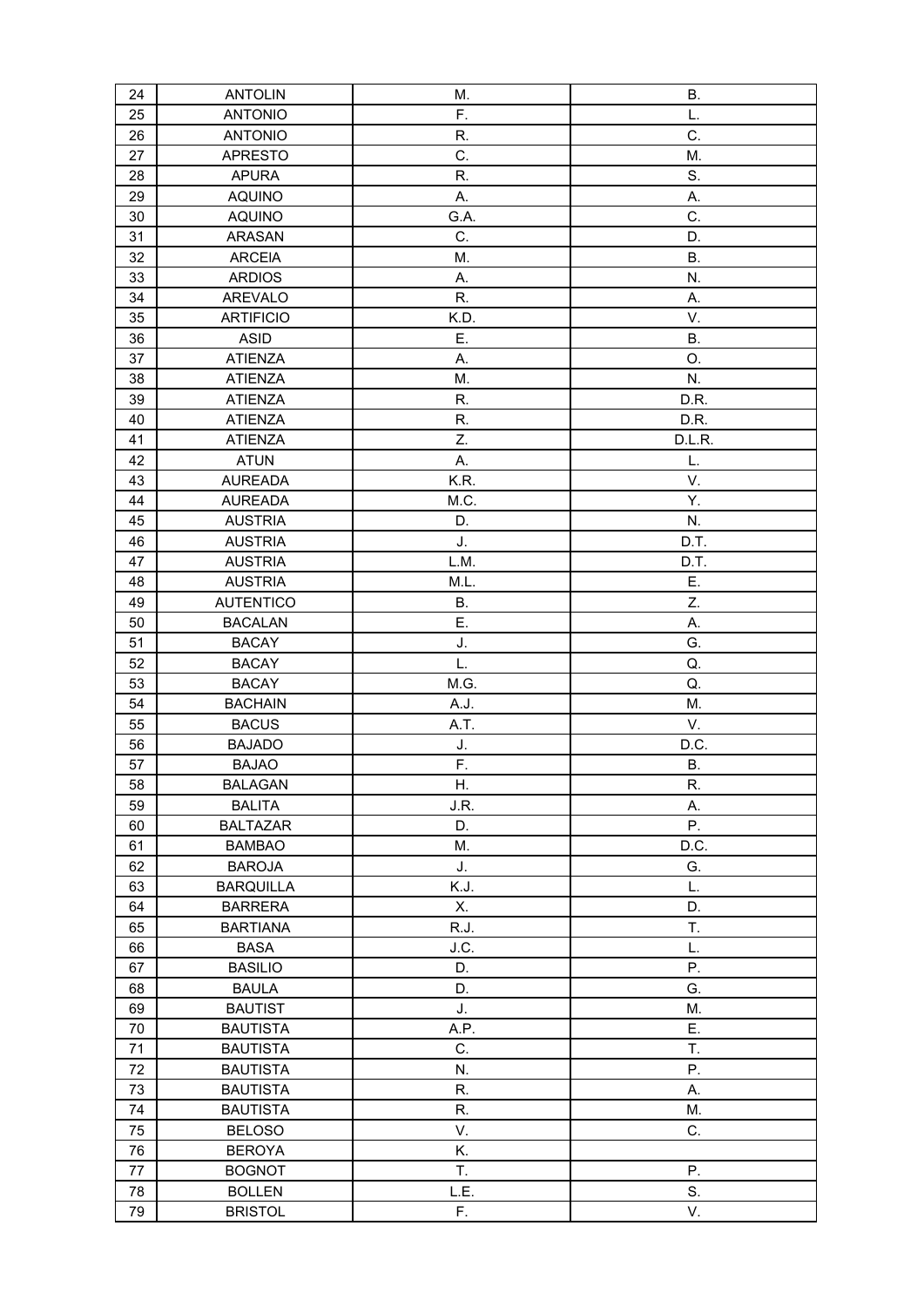| 80  | <b>BRITOS</b>       | H.K.   | R.        |
|-----|---------------------|--------|-----------|
| 81  | <b>BUCAD</b>        | R.     | C.        |
| 82  | <b>BUENAVENTURA</b> | M.     | Ρ.        |
| 83  | <b>BUGAY</b>        | J.     | А.        |
| 84  | <b>BUIZA</b>        | G.     | Α.        |
| 85  | <b>BUNGAY</b>       | M.C.   | S.        |
| 86  | <b>CABADIN</b>      | Ε.     | D.        |
| 87  | CABANAYAN           | Ε.     | M.        |
| 88  | <b>CABARLES</b>     | Ε.     | C.        |
| 89  | CABEBE              | I.     | D.        |
| 90  | CABILLON            | N.     | R.        |
| 91  | CABRAL              | G.     | Ρ.        |
| 92  | CABRAL              | W.     | Ι.        |
| 93  | <b>CADAOAS</b>      | D.     | Ε.        |
| 94  | <b>CADAOAS</b>      | M.D.   | P.        |
| 95  | CADONGONAN          | D.     | I.        |
| 96  | CAIBIGAN            | Η.     | D.        |
| 97  | CALAPATI            | M.B.   | D.        |
| 98  | CALARO              | M.     | Α.        |
| 99  | CALLEJO             | C.     | F.        |
| 100 | CAMAYA              | C.J.   | Α.        |
| 101 | <b>CAMBI</b>        | C.     | А.        |
| 102 | CAMPANA             | М.     | D.        |
| 103 | CANI                | J.A.   | <b>B.</b> |
| 104 | CANLAS              | M.A.   | M.        |
| 105 | CANLAS              | V.     | T.        |
| 106 | CANONIGO            | E.M.   | Α.        |
| 107 | CARINGAL            | G.     | M.        |
| 108 | CARMELO             | M.-.   | V.        |
| 109 | <b>CARPIO</b>       | Α.     | C.        |
| 110 | <b>CASAMIS</b>      | C.     | R.        |
| 111 | CASTANEDA           | Α.     | D.        |
| 112 | CASTANEDA           | Η.     | D.        |
| 113 | CASTILLO            | J.     | S.        |
| 114 | CASTRO              | C.A.   | G.        |
| 115 | <b>CASTRO</b>       | N.     | <b>B.</b> |
| 116 | CATAMA              | C.M.   | Α.        |
| 117 | <b>CERVANTES</b>    | K.D.   | M.        |
| 118 | <b>CERVANTES</b>    | V.     | А.        |
| 119 | <b>CINCO</b>        | F.     | T.        |
| 120 | <b>CLEOFAS</b>      | A.M.C. | R.        |
| 121 | <b>CLEOFAS</b>      | N.C.   | Α.        |
| 122 | CODOY               | A.R.   | Α.        |
| 123 | <b>COMIA</b>        | J.C.   | F.        |
| 124 | CORPUZ              | V.     | R.        |
| 125 | <b>CORTES</b>       | M.     | V.        |
| 126 | <b>DACSEL</b>       | L.     | J.        |
| 127 | <b>DAGDAG</b>       | M.T.   | M.        |
| 128 | <b>DAGURO</b>       | N.     | M.        |
| 129 | <b>DALISAY</b>      | S.     | Η.        |
| 130 | <b>DANTE</b>        | R.A.   | О.        |
| 131 | <b>DANTE</b>        | R.     | G.        |
| 132 | <b>DATINGUINOO</b>  | J.N.   | C.        |
| 133 | <b>DATINGUINOO</b>  | M.J.   | C.        |
| 134 | <b>DATINGUINOO</b>  | S.P.   | M.        |
| 135 | DAYANDAYAN          | B.A.   | О.        |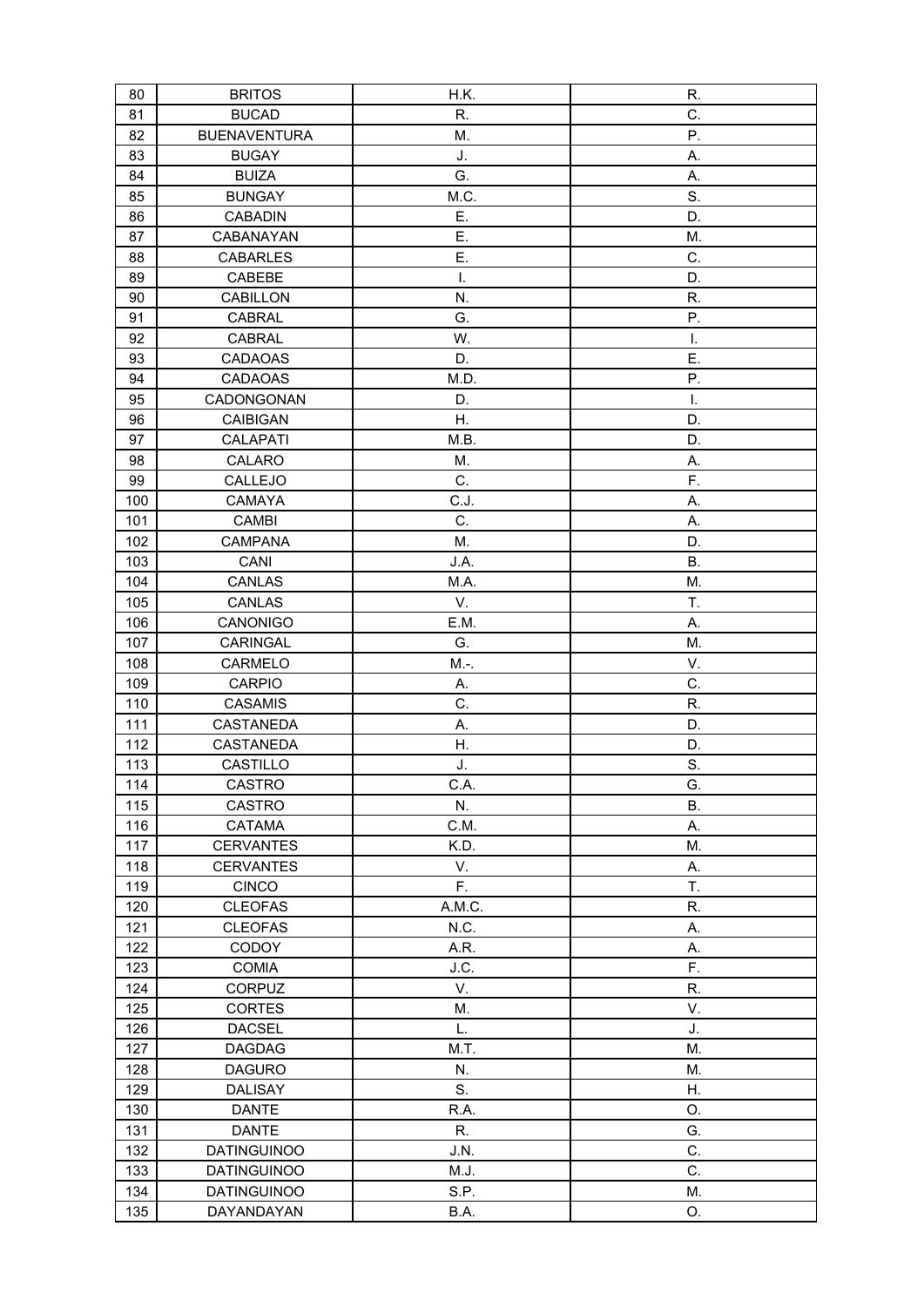| 136 | <b>DAYRIT</b>       | W.        | C.        |
|-----|---------------------|-----------|-----------|
| 137 | DE AUSTRIA          | A.J.      | J.        |
| 138 | DE BELEN            | Ε.        | А.        |
| 139 | DE BELEN            | J.C.      | В.        |
| 140 | DE CASTRO           | C.        | J.        |
| 141 | DE CASTRO           | H.J.      | D.C.      |
| 142 | DE CASTRO           | M.A.      | <b>B.</b> |
| 143 | DE CASTRO           | R.        | D.M.      |
| 144 | DE CASTRO           | S.H.      | R.        |
| 145 | DE CASTRO           | Ε.        | G.        |
| 146 | DE CHAVEZ           | A.S.      | М.        |
| 147 | DE CLARO            | M.J.      | T.        |
| 148 | DE GUIA             | V.        | Ε.        |
| 149 | DE GUZMAN           | A.L.      | Α.        |
| 150 | DE GUZMAN           | E.J.      | G.        |
| 151 | DE GUZMAN           | J.        | L.        |
| 152 | DE GUZMAN           | R.        | L.        |
| 153 | DE GUZMAN           | V.        | <b>B.</b> |
| 154 | DE LA CONCEPCION    | J.        | L.        |
| 155 | DE LA CRUZ          | E.T.      | <b>B.</b> |
| 156 | DE LEON             | Κ.        | D.C.      |
| 157 | DE LOS REYES        | М.        | G.        |
| 158 | DE LUNAS            | А.        | D.        |
| 159 | DE PAZ              | M.A.      | А.        |
| 160 | DE PERALTA          | А.        | M.        |
| 161 | DE ROSALES          | Ε.        | <b>B.</b> |
| 162 | DE ROSALES          | L.        | <b>B.</b> |
| 163 | DE ROSALES          | L.R.      | А.        |
| 164 | DE ROSALES          | T.        | А.        |
| 165 | DE ROXAS            | А.        | А.        |
| 166 | <b>DELA CRUZ</b>    | <b>B.</b> | G.        |
| 167 | <b>DELA CRUZ</b>    | J.        | Ε.        |
| 168 | <b>DELA LUNA</b>    | C.        | А.        |
| 169 | <b>DELA LUNA</b>    | M.J.      | G.        |
| 170 | <b>DELA ROSA</b>    | J.J.      | C.        |
| 171 | <b>DELAROSA</b>     | J.        | C.        |
| 172 | <b>DELIZO</b>       | L.        | J.        |
| 173 | <b>DELOS REYES</b>  | C.        | D.C.      |
| 174 | <b>DELOS REYES</b>  | J.        | Η.        |
| 175 | <b>DELOS REYES</b>  | М.        | T.        |
| 176 | <b>DELOS SANTOS</b> | Ε.        | Α.        |
| 177 | <b>DEMIJER</b>      | J.        | I.        |
| 178 | <b>DESEPEDA</b>     | L.M.      | D.S.      |
| 179 | DI MARZIO           | Ε.        | I.        |
| 180 | DI MARZIO           | G.        | Ι.        |
| 181 | <b>DIMAG</b>        | N.        | Α.        |
| 182 | <b>DIMALIBOT</b>    | Ε.        | М.        |
| 183 | <b>DIMALIBOT</b>    | V.        | G.        |
| 184 | <b>DIMAUNAHAN</b>   | Μ.        | <b>B.</b> |
| 185 | <b>DIMAYUGA</b>     | M.        | Ρ.        |
| 186 | <b>DIMENIA</b>      | М.        | R.        |
| 187 | <b>DINGLASAN</b>    | Ε.        | M.        |
| 188 | <b>DIZON</b>        | K.        | В.        |
| 189 | <b>DOLOR</b>        | C.J.      | M.        |
| 190 | <b>DOMINGO</b>      | J.R.      | L.        |
| 191 | <b>DUERIAS</b>      | J.        | Ρ.        |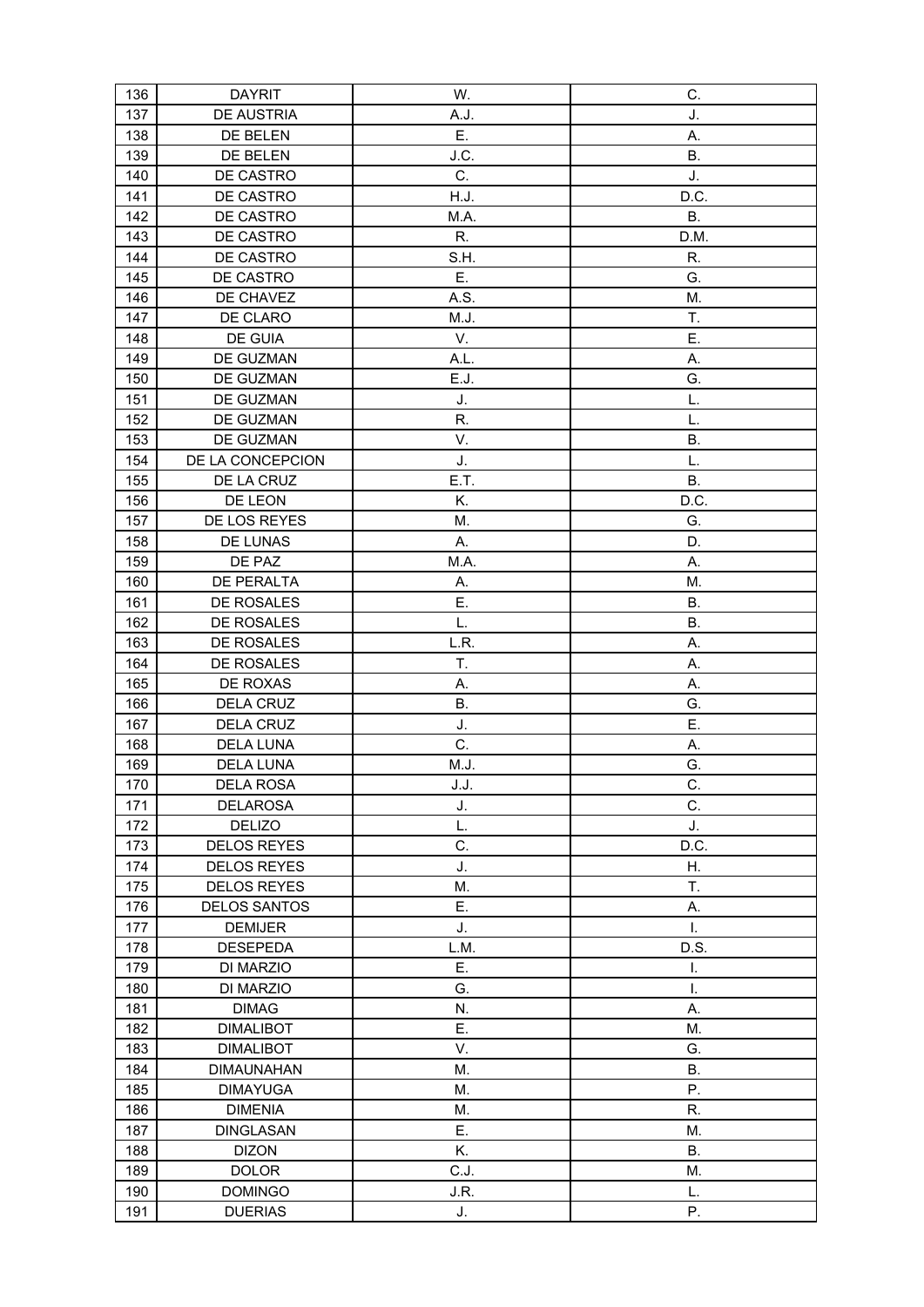| 192 | <b>DUGAY</b>       | Ε.     | G.        |
|-----|--------------------|--------|-----------|
| 193 | <b>DULCE</b>       | R.F.   | D.L.R.    |
| 194 | <b>DUMBRIQUE</b>   | M.     | C.        |
| 195 | <b>EDEZA</b>       | Ε.     | G.        |
| 196 | <b>EDEZA</b>       | L.     | G.        |
| 197 | <b>ELLAO</b>       | C.     | В.        |
| 198 | <b>EMNACE</b>      | N.     | <b>B.</b> |
| 199 | <b>ENRIQUEZ</b>    | J.     | M.        |
| 200 | <b>ESCABAS</b>     | А.     | S.        |
| 201 | <b>ESCALANTE</b>   | E.     | <b>B.</b> |
| 202 | <b>ESCAMILLAS</b>  | М.     | V.        |
| 203 | <b>ESCAREZ</b>     | R.     | G.        |
| 204 | <b>ESTACIO</b>     | J.     | Α.        |
| 205 | <b>ESTILLORE</b>   | J.     | M.        |
| 206 | <b>EVANGELISTA</b> | T.     | <b>B.</b> |
| 207 | <b>EXCONDE</b>     | M.R.J. | Η.        |
| 208 | <b>EXCONDE</b>     | S.R.   | Η.        |
| 209 | <b>EXCONDE</b>     | T.     | D.        |
| 210 | <b>EXCONDE</b>     | V.     | Η.        |
| 211 | <b>FABUNAN</b>     | D.R.   | T.        |
| 212 | <b>FABUNAN</b>     | O.K.   | D.C.      |
| 213 | <b>FACUN</b>       | Ρ.     | D.        |
| 214 | <b>FAMANILAY</b>   | H.L.   | R.        |
| 215 | <b>FERNANDEZ</b>   | M.T.   | G.        |
| 216 | <b>FERNANDEZ</b>   | Μ.     | O.        |
| 217 | <b>FIDER</b>       | R.     | M.        |
| 218 | <b>FIRME</b>       | J.M.   | M.        |
| 219 | <b>FLORES</b>      | E.L.   | Ρ.        |
| 220 | <b>FLORIDA</b>     | J.     | J.        |
| 221 | <b>FONTANILLA</b>  | K.A.   | C.        |
| 222 | <b>FORMASIDORO</b> | M.M.   | C.        |
| 223 | <b>FRANCISCO</b>   | M.K.K. | M.        |
| 224 | <b>FRONDA</b>      | C.     | А.        |
| 225 | <b>GABAGAT</b>     | L.     | S.        |
| 226 | GALAMAY            | Β.     | А.        |
| 227 | <b>GALLEGO</b>     | G.     | T.        |
| 228 | <b>GARCIA</b>      | C.     | <b>B.</b> |
| 229 | <b>GARCIA</b>      | D.     | Μ.        |
| 230 | <b>GARCIA</b>      | Ε.     | М.        |
| 231 | <b>GARCIA</b>      | L.     | Ε.        |
| 232 | <b>GARCIA</b>      | M.S.   | <b>B.</b> |
| 233 | <b>GARCIA</b>      | М.     | А.        |
| 234 | <b>GARCIA</b>      | R.G.   | M.        |
| 235 | <b>GARPIDA</b>     | А.     | Ε.        |
| 236 | <b>GATTI</b>       | O.D.   | S.        |
| 237 | <b>GAVILANGOSO</b> | M.R.L. | S.        |
| 238 | <b>GAVINA</b>      | M.     | R.        |
| 239 | <b>GELI</b>        | M.     | А.        |
| 240 | <b>GOLENDEZ</b>    | E.     | S.        |
| 241 | <b>GOMEZ</b>       | Ε.     | А.        |
| 242 | <b>GONITO</b>      | М.     | А.        |
| 243 | <b>GONZALES</b>    | G.     | D.        |
| 244 | <b>GONZALES</b>    | J.     | L.        |
| 245 | <b>GORGONIA</b>    | D.     | R.        |
| 246 | <b>GUBALANE</b>    | R.     | S.        |
|     |                    | J.     | D.        |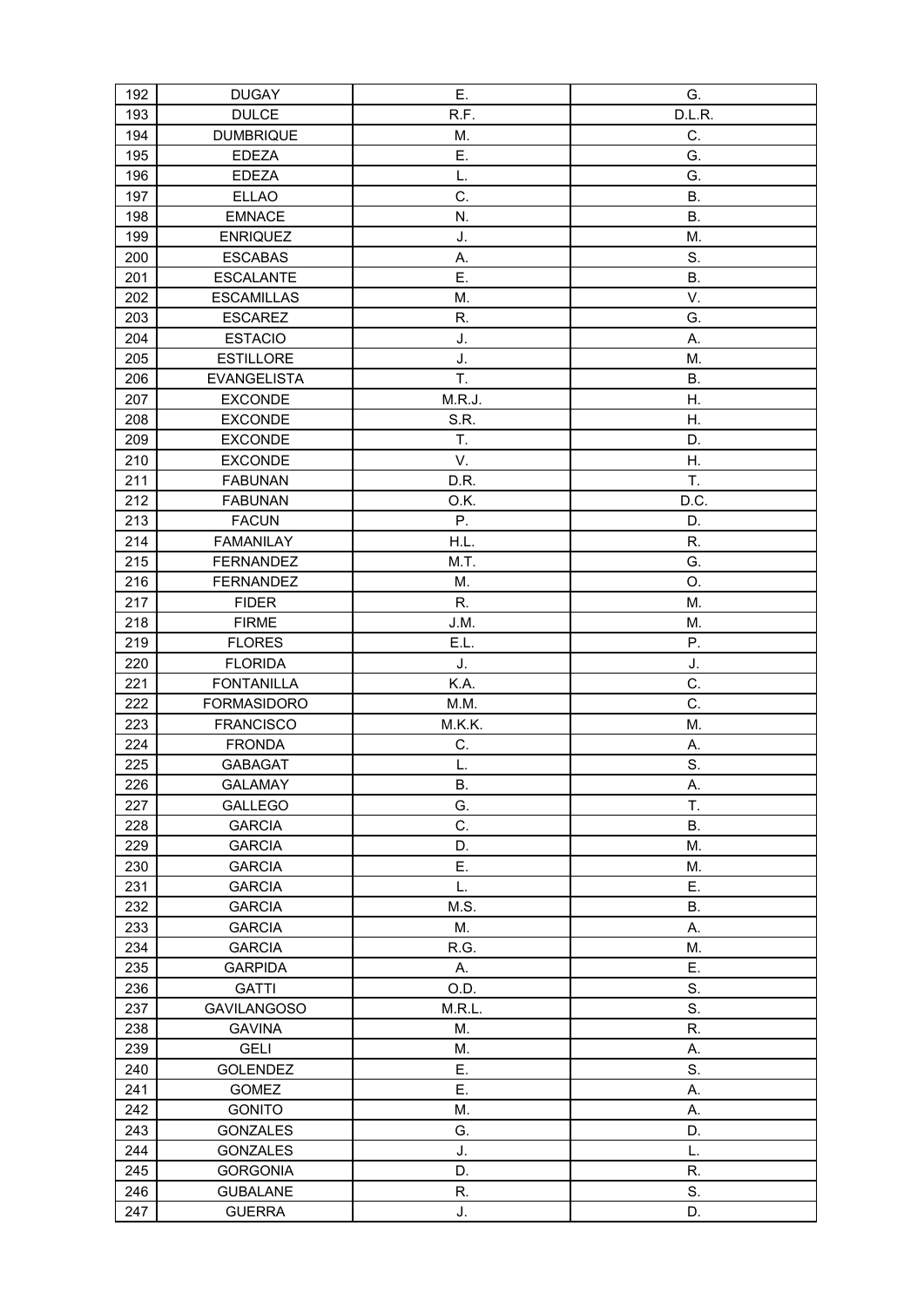| 248        | <b>GUEVARRA</b>                | K.A.         | M.        |
|------------|--------------------------------|--------------|-----------|
| 249        | <b>GUINHAWA</b>                | J.J.         | D.        |
| 250        | <b>GUINHAWA</b>                | N.           | G.        |
| 251        | <b>GUINTO</b>                  | K.A.         | P.        |
| 252        | <b>GUINTO</b>                  | M.F.         | D.        |
| 253        | <b>GUNDA</b>                   | А.           | <b>B.</b> |
| 254        | <b>GUNDA</b>                   | D.           | <b>B.</b> |
| 255        | <b>GUTIERREZ</b>               | M.K.         | V.        |
| 256        | <b>HERMOSA</b>                 | C.           | M.        |
| 257        | <b>HERNANDEZ</b>               | C.D.         | Υ.        |
| 258        | <b>HERNANDEZ</b>               | D.           | Ε.        |
| 259        | <b>HERNANDEZ</b>               | Ε.           | G.        |
| 260        | <b>HERNANDEZ</b>               | F.           | C.        |
| 261        | <b>HERNANDEZ</b>               | J.           | L.        |
| 262        | <b>HERNANDEZ</b>               | J.           | S.        |
| 263        | <b>HERNANDEZ</b>               | J.           | D.        |
| 264        | <b>HERNANDEZ</b>               | M.           | M.        |
| 265        | <b>HERNANDEZ</b>               | M.           | M.        |
| 266        | <b>HERNANDEZ</b>               | M.A.         | C.        |
| 267        | <b>HERNANDEZ</b>               | N.           | G.        |
| 268        | <b>HERNANDEZ</b>               | R.           | S.        |
| 269        | <b>ICASIANO</b>                | J.           | <b>B.</b> |
| 270        | <b>IDEA</b>                    | G.           | L.        |
| 271        | <b>ILAGAN</b>                  | A.C.         | T.        |
| 272        | <b>IMPAS</b>                   | G.           | Ρ.        |
| 273        | <b>IRINEO</b>                  | J.           | Α.        |
| 274        | <b>JAVED KHAN</b>              | А.           | U.        |
| 275        | <b>JAZMIN</b>                  | M.J.         | Α.        |
| 276        | <b>JOVERO</b>                  | <b>B.</b>    | T.        |
| 277        | JUAN                           | A.R.         | S.        |
| 278        | <b>JUANEZA</b>                 | C.D.         | V.        |
| 279        | <b>JUNIO</b>                   | K.E.         | D.C.      |
| 280        | LAAKKONEN                      | A.L.         | F.        |
| 281        | LAMUG                          | R.           | R.        |
| 282        | LANORIO                        | А.           | D.        |
| 283        | LAO PE                         | N.           | Ρ.        |
| 284        | <b>LAPUZ</b>                   | Ε.           | D.G.      |
| 285        | LARGADO                        | А.           | L.        |
| 286        | <b>LARUMBE</b>                 | C.J.         | T.        |
| 287        | LAS                            | J.K.         |           |
|            |                                |              | M.        |
|            |                                |              |           |
| 288        | LASTIMOZA                      | R.           | Ε.        |
| 289        | LAT                            | C.           | А.        |
| 290        | LATAYAN                        | L.M.         | D.S.      |
| 291        | LAVARO                         | L.F.         | М.        |
| 292        | LAYLO                          | S.           | M.        |
| 293        | <b>LEE</b>                     | Ε.           | Α.        |
| 294        | <b>LEGASPI</b>                 | А.           | C.        |
| 295        | <b>LEGASPI</b>                 | А.           | M.        |
| 296        | <b>LEMON</b>                   | E.J.         | C.<br>L.  |
| 297        | <b>LEMON</b>                   | J.J.         |           |
| 298        | <b>LEONOR</b>                  | R.           | <b>B.</b> |
| 299        | LLAVE                          | Ε.           | S.V.      |
| 300        | <b>LONTOK</b>                  | Ε.           | А.        |
| 301        | <b>LONTOK</b>                  | M.E.         | T.        |
| 302<br>303 | <b>LONTOK</b><br><b>LOREJO</b> | M.J.<br>M.M. | D.<br>А.  |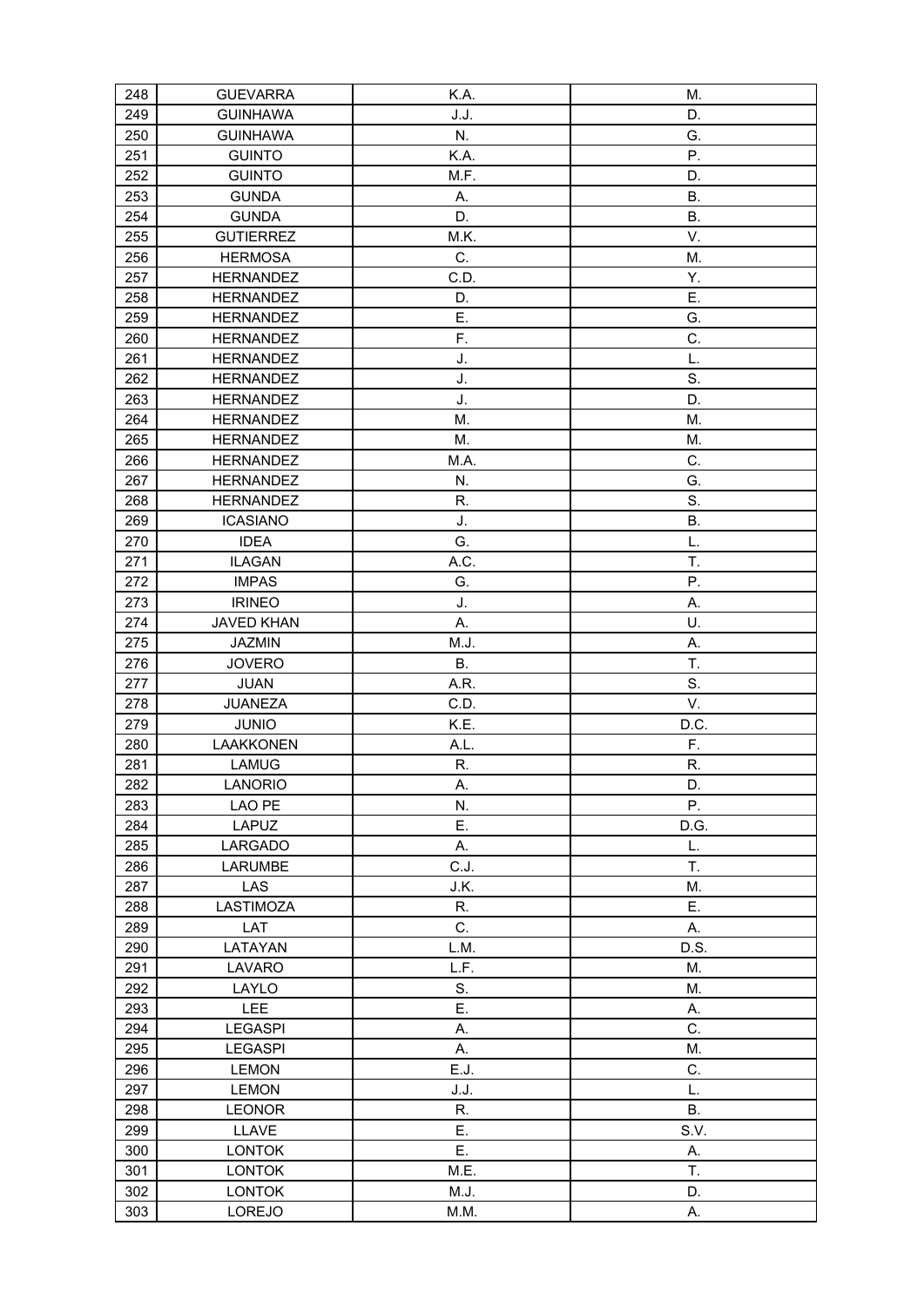| 304 | LORENZO            | J.     | S.        |
|-----|--------------------|--------|-----------|
| 305 | <b>MABAET</b>      | G.C.   | S.        |
| 306 | <b>MABUGAY</b>     | L.N.J. | D.C.      |
| 307 | MACALALAD          | C.     | D.J.      |
| 308 | <b>MACALINDONG</b> | Ε.     | М.        |
| 309 | MACALINDONG        | M.G.   | M.        |
| 310 | <b>MACARAIG</b>    | R.L.   | Ε.        |
| 311 | <b>MADRIAGA</b>    | R.     | C.        |
| 312 | <b>MAGNAYE</b>     | C.     | I.        |
| 313 | MAGNAYE            | G.Z.   | M.        |
| 314 | MAGNAYE            | R.E.   | M.        |
| 315 | <b>MAGSIND</b>     | S.J.   | D.T.      |
| 316 | MALABRIa0          | L.     | D.        |
| 317 | <b>MALIBIRAN</b>   | W.     | <b>B.</b> |
| 318 | MALIGAYA           | Ε.     | D.V.      |
| 319 | <b>MALIGLIG</b>    | М.     | М.        |
| 320 | <b>MAMASIG</b>     | M.E.   | T.        |
| 321 | <b>MAMON</b>       | L.     | F.        |
| 322 | <b>MANALAD</b>     | N.     | G.        |
| 323 | <b>MANALASTAS</b>  | D.     | C.        |
| 324 | MANALAYSAY         | D.E.   | U.        |
| 325 | <b>MANALO</b>      | Ε.     | D.V.      |
| 326 | <b>MANALO</b>      | G.     | G.        |
| 327 | <b>MANALO</b>      | H.T.   | Ρ.        |
| 328 | <b>MANALO</b>      | J.R.   | D.        |
| 329 | <b>MANCHA</b>      | J.E.   | L.        |
| 330 | <b>MANDAPAT</b>    | R.L.   | L.        |
| 331 | <b>MANGAO</b>      | R.A.   | C.        |
| 332 | <b>MANINANG</b>    | J.     | N.        |
| 333 | <b>MANINANG</b>    | Z.     | Α.        |
| 334 | <b>MANINGAT</b>    | R.     | Α.        |
| 335 | MAQUINANA          | L.Y.   | C.        |
| 336 | <b>MARAMOT</b>     | J.     | А.        |
| 337 | <b>MARASIGAN</b>   | А.     | N.        |
| 338 | <b>MARCELLANA</b>  | А.     | М.        |
| 339 | <b>MARCUAP</b>     | A.A.   | Α.        |
| 340 | <b>MARINO</b>      | R.     | А.        |
| 341 | <b>MARQUEZ</b>     | R.     | D.R.      |
| 342 | MASANGKAY          | V.     | А.        |
| 343 | <b>MATA</b>        | М.     | M.        |
| 344 | <b>MATEO</b>       | А.     | D.A.      |
| 345 | <b>MATIRA</b>      | R.     | А.        |
| 346 | <b>MAUHAY</b>      | В.     | А.        |
| 347 | <b>MAURING</b>     | Ε.     | М.        |
| 348 | <b>MEDINA</b>      | J.     | S.        |
| 349 | <b>MEJIA</b>       | R.     | А.        |
| 350 | <b>MELASCO</b>     | А.     | C.        |
| 351 | <b>MELO</b>        | G.M.   | M.        |
| 352 | <b>MEMORACION</b>  | R.     | T.        |
| 353 | <b>MENDOZA</b>     | A.H.   | D.        |
| 354 | <b>MENDOZA</b>     | F.     | M.        |
| 355 | <b>MENDOZA</b>     | J.K.   | G.        |
| 356 | MENDOZA            | L.     | В.        |
| 357 | MENDOZA            | M.E.   | R.        |
| 358 | MENGARACAL         | J.     | <b>B.</b> |
| 359 | <b>MERCADEJAS</b>  | J.     | D.M.      |
|     |                    |        |           |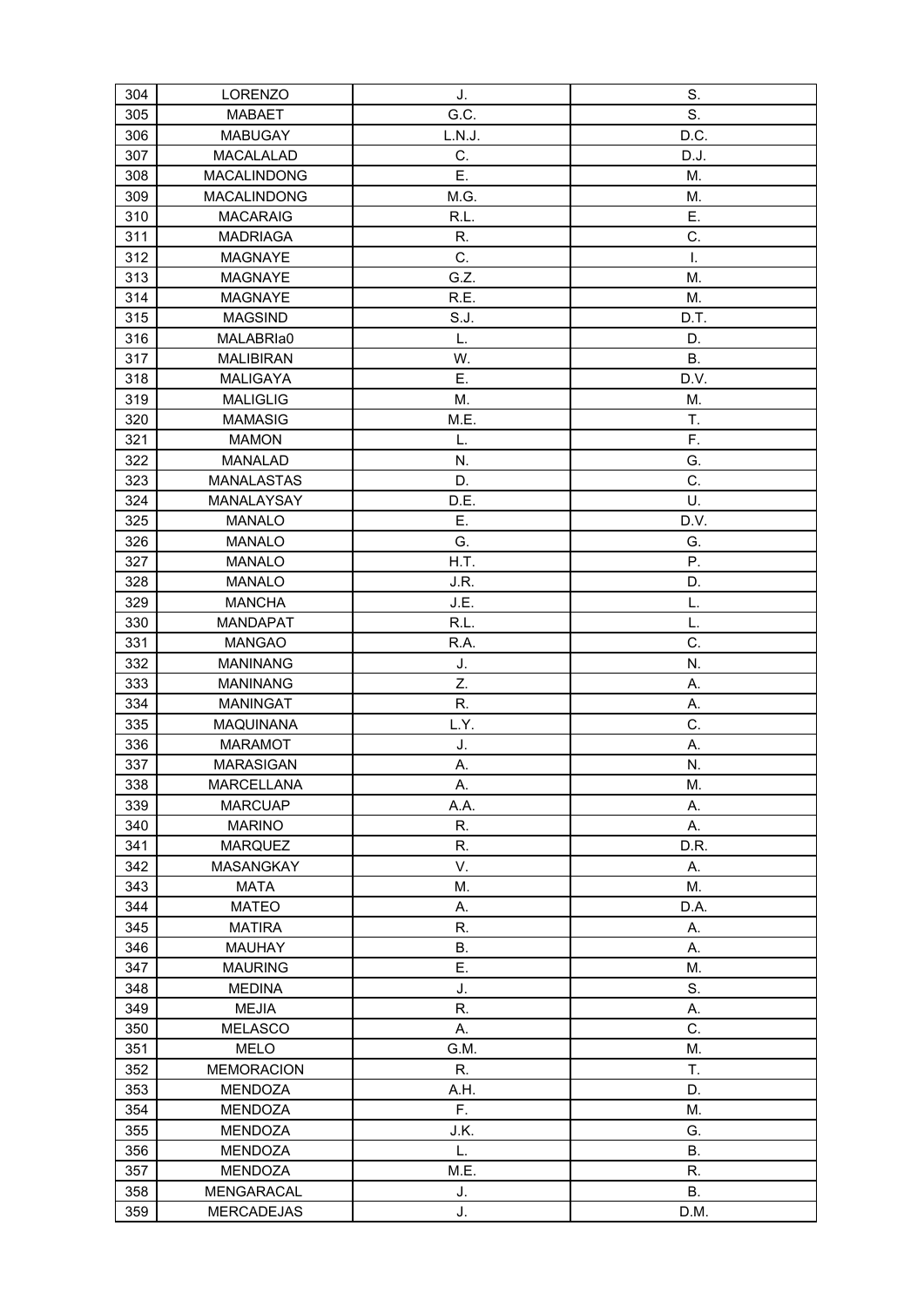| 360 | <b>MERCADO</b>   | В.     | Ρ.        |
|-----|------------------|--------|-----------|
| 361 | <b>MERCADO</b>   | F.     | O.        |
| 362 | <b>MERCADO</b>   | M.S.   | О.        |
| 363 | <b>MERCADO</b>   | R.     | O.        |
| 364 | <b>MERCADO</b>   | S.     | T.        |
| 365 | <b>MINES</b>     | J.K.A. | <b>B.</b> |
| 366 | <b>MINES</b>     | M.C.   | <b>B.</b> |
| 367 | <b>MIRANDA</b>   | S.     | Ē.        |
| 368 | <b>MONEDERO</b>  | R.     | C.        |
| 369 | <b>MONZO</b>     | E.     | P.        |
| 370 | <b>MORALES</b>   | Υ.     | D.L.R.    |
| 371 | <b>MORALINA</b>  | А.     | R.        |
| 372 | <b>MUNOZ</b>     | A.M.   | L.        |
| 373 | <b>MURILLO</b>   | R.     | M.        |
| 374 |                  | Y.E.   |           |
|     | <b>MURILLO</b>   |        | M.        |
| 375 | <b>NAPA</b>      | M.     | C.        |
| 376 | NATANAWAN        | R.N.   | P.        |
| 377 | <b>NICOLAS</b>   | G.     | D.        |
| 378 | <b>NOCHE</b>     | J.E.   | T.        |
| 379 | <b>NOCHE</b>     | N.L.   | C.        |
| 380 | <b>NOVE</b>      | R.     | C.        |
| 381 | <b>NOVENARIO</b> | J.     | <b>B.</b> |
| 382 | <b>NUQUI</b>     | A.I.   | C.        |
| 383 | <b>OBIEN</b>     | C.R.   | Α.        |
| 384 | <b>OBONGEN</b>   | А.     |           |
| 385 | <b>OBONGEN</b>   | L.     | G.        |
| 386 | <b>OBUMANI</b>   | J.     |           |
| 387 | <b>OCAMPO</b>    | G.     | М.        |
| 388 | <b>OLAN</b>      | M.L.   | Ρ.        |
| 389 | <b>OLIVEROS</b>  | M.     | R.        |
| 390 | <b>OLORIS</b>    | B.C.   | G.        |
| 391 | <b>OMALIN</b>    | Ρ.     | P.        |
| 392 | <b>ONDA</b>      | L.J.   | А.        |
| 393 | ONDE             | M.     | D.L.      |
| 394 | <b>ONG</b>       | J.J.   | L.        |
| 395 | ORELLANA         | M.T.   | L.        |
| 396 | OROC             | Ε.     | R.        |
| 397 | <b>ORTANIZA</b>  | L.     | D.        |
| 398 | <b>ORTEGA</b>    | A.P.   | М.        |
| 399 | <b>ORTEGA</b>    | F.     | S.        |
| 400 | <b>ORTEGA</b>    | J.M.   | M.        |
| 401 | <b>ORTEGA</b>    | R.     | Ρ.        |
| 402 | <b>ORZAL</b>     | L.V.   | А.        |
| 403 | OSEJO            | D.     | O.        |
| 404 | <b>PAALA</b>     | Μ.     | D.L.      |
| 405 | PABLO            | V.J.   | D.        |
| 406 | <b>PADILLA</b>   | T.     | S.        |
| 407 | <b>PADILLA</b>   | V.J.   | L.        |
| 408 | <b>PADILLA</b>   | V.     | S.        |
| 409 | PAGSINUHIN       | K.     | O.        |
| 410 | <b>PAGUIO</b>    | C.     | S.        |
| 411 | PALIGUTAN        | J.K.   | <b>B.</b> |
| 412 | PALIGUTAN        | М.     | В.        |
| 413 | <b>PALOMARES</b> | А.     | Α.        |
| 414 | <b>PANGGO</b>    | M.R.   | <b>B.</b> |
| 415 | PANGILINAN       | R.M.   | F.        |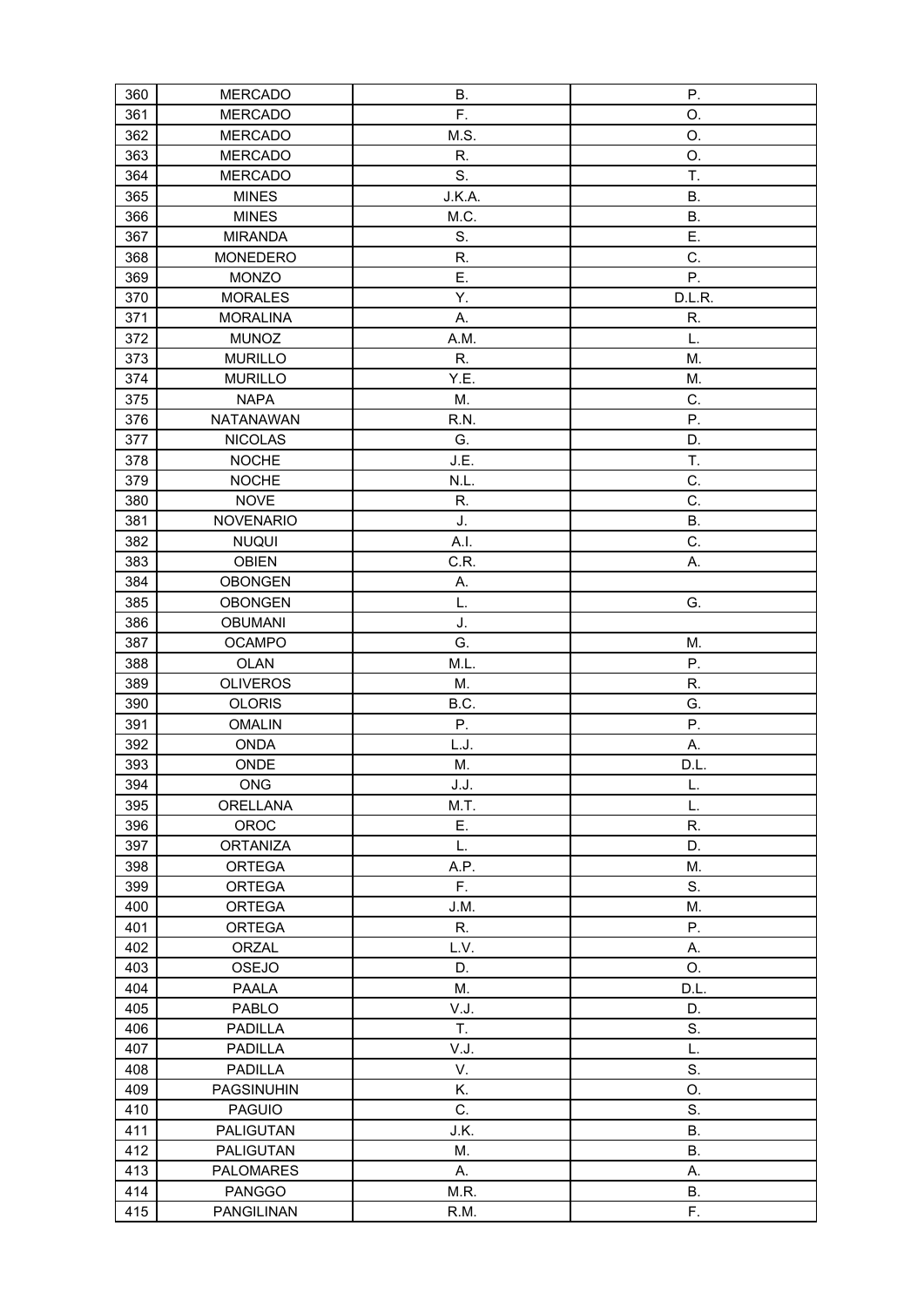| 416        | <b>PANILO</b>                | М.         | T.        |
|------------|------------------------------|------------|-----------|
| 417        | <b>PARAGAS</b>               | R.         | O.        |
| 418        | PASAHOL                      | М.         | L.        |
| 419        | PASAHOL                      | P.A.       | L.        |
| 420        | PASAHOL                      | P.A.       | L.        |
| 421        | <b>PASCUA</b>                | S.M.       | Β.        |
| 422        | <b>PASCUA</b>                | V.         | T.        |
| 423        | <b>PASCUAL</b>               | G.         | G.        |
| 424        | <b>PASCUAL</b>               | G.V.       | S.        |
| 425        | PATULOT                      | S.A.       | V.        |
| 426        | <b>PAVER</b>                 | E.F.       | Ρ.        |
| 427        | PEDRAZA                      | N.         | C.        |
| 428        | PELAYO                       | M.T.       | R.        |
| 429        | <b>PEREN</b>                 | B.D.       |           |
|            |                              | Ε.         | <b>B.</b> |
| 430        | <b>PEREZ</b>                 |            |           |
| 431        | <b>PEREZ</b>                 | M.         | Β.        |
| 432        | <b>PEREZ</b>                 | O.         | T.        |
| 433        | <b>PILLAS</b>                | L.H.       | Ε.        |
| 434        | <b>PINEDA</b>                | S.J.       | <b>B.</b> |
| 435        | <b>PONCE</b>                 | G.         | Α.        |
| 436        | PUNZALAN                     | А.         | R.        |
| 437        | PUNZALAN                     | M.S.       | V.        |
| 438        | PURUGGANAN                   | Ε.         | C.        |
| 439        | QUINAG                       | <b>B.</b>  | D.L.R.    |
| 440        | QUINITCHO                    | Μ.         | D.        |
| 441        | <b>RABANAL</b>               | A.J.       | F.        |
| 442        | <b>RABINO</b>                | R.         | R.        |
| 443        | <b>RABY</b>                  | М.         | R.        |
| 444        | <b>RAGASA</b>                | Ε.         | U.        |
| 445        | <b>RAGASA</b>                | F.B.       | R.        |
| 446        | <b>RAGASA</b>                | G.G.       | N.        |
| 447        | RAMIREZ                      | M.D.       | Η.        |
| 448        | <b>RAMIRO</b>                | R.         | R.        |
| 449        | <b>RAMOLETE</b>              | A.B.       | T.        |
| 450        | <b>RAMOS</b>                 | Ε.         | М.        |
| 451        | <b>RAMOS</b>                 | S.         | G.        |
| 452        | <b>RAPANUT</b>               | А.         | Α.        |
| 453        | <b>RECREO</b>                | R.         | G.        |
| 454        | <b>REDONDO</b>               | C.         | G.        |
| 455        | <b>REFUERZO</b>              | M.         | R.        |
| 456        | <b>REYES</b>                 | А.         | Ρ.        |
| 457        | <b>REYES</b>                 | A.E.       | D.C.      |
| 458        | <b>REYES</b>                 | G.A.       | D.C.      |
| 459        |                              |            |           |
| 460        | <b>REYES</b>                 | J.         | C.        |
|            | <b>REYES</b>                 | L.         | <b>B.</b> |
| 461        | <b>RIVERA</b>                | А.         | V.        |
| 462        | <b>ROBLES</b>                | Υ.         | I.        |
| 463        | <b>RODRIGUEZ</b>             | Ε.         | C.        |
| 464        | <b>ROJKNO</b>                | M.         | Ρ.        |
| 465        | <b>ROMALES</b>               | C.I.       | М.        |
| 466        | <b>ROQUE</b>                 | M.         | C.        |
| 467        | <b>ROSALES</b>               | J.         | C.        |
| 468        | <b>ROSALES</b>               | М.         | Ρ.        |
| 469        | <b>ROSALES</b>               | Ο.         | Ρ.        |
| 470<br>471 | <b>ROXAS</b><br><b>RUBIN</b> | J.<br>A.J. | C.<br>М.  |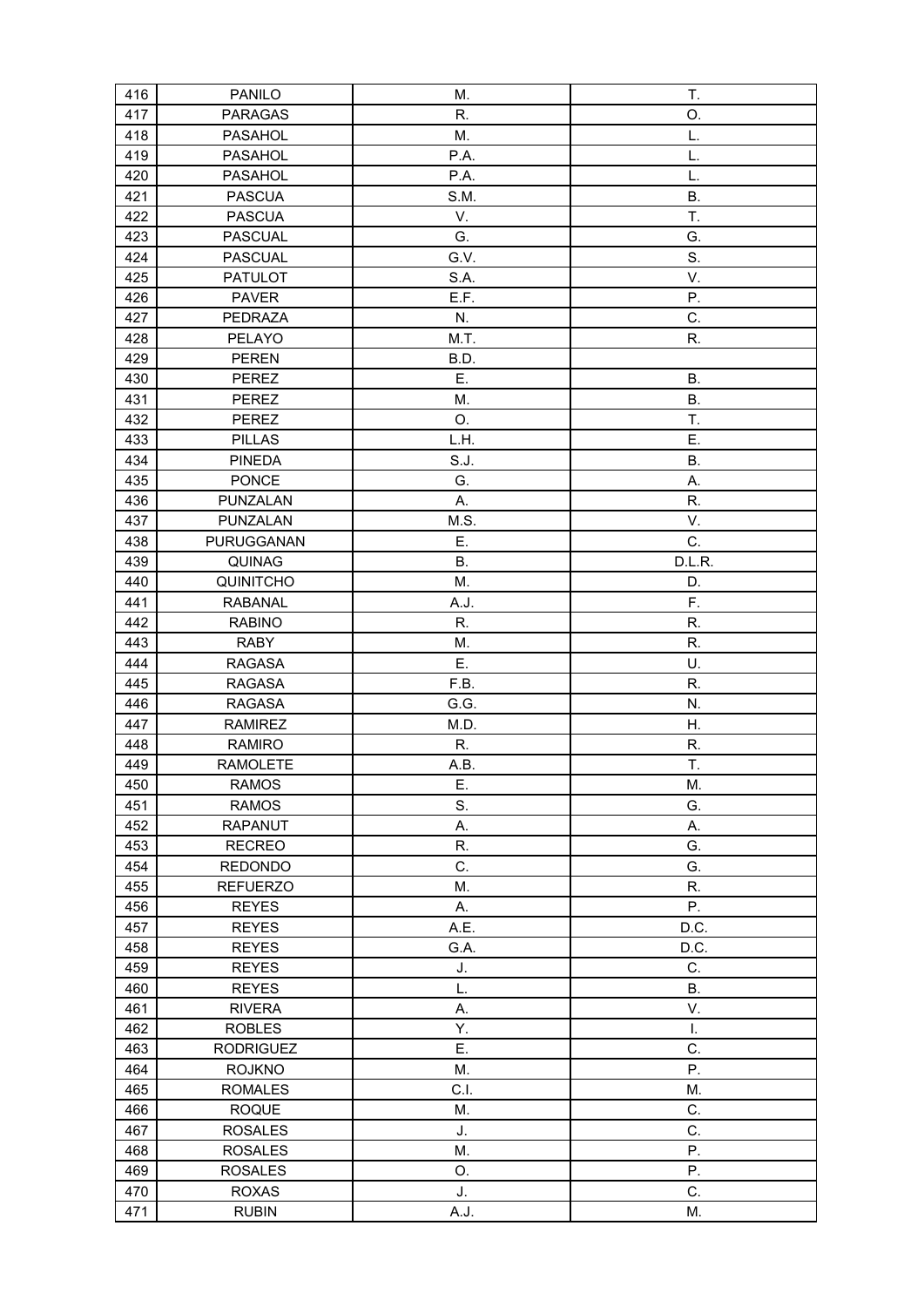| 472 | <b>RUBIN</b>     | M.     | М.        |
|-----|------------------|--------|-----------|
| 473 | <b>SABLE</b>     | G.     | C.        |
| 474 | SALANGUIT        | C.     | C.        |
| 475 | SALAZAR          | L.C.   | D.C.      |
| 476 | <b>SALEM</b>     | V.J.   | R.        |
| 477 | <b>SALONGA</b>   | Ε.     | S.        |
| 478 | SALONGA          | J.L.   | S.        |
| 479 | SALUDEZ          | T.     | Ρ.        |
| 480 | SALVADOR         | G.     | L.        |
| 481 | SALVO            | F.     | D.        |
| 482 | <b>SAMSON</b>    | C.I.   | M.        |
| 483 | SAMSON           | L.J.   | L.        |
| 484 | SAMSON           | M.C.   | M.        |
| 485 | SAMSON           | M.L.   | <b>B.</b> |
| 486 | <b>SAMSON</b>    | М.     | L.        |
| 487 | SANCHEZ          | L.     | D.        |
| 488 | <b>SANCHEZ</b>   | M.     | T.        |
| 489 | <b>SANCHEZ</b>   | R.     | D.        |
| 490 | SAQUIDO          | Ρ.     | M.        |
| 491 | <b>SARTORIO</b>  | D.     | J.        |
| 492 | SAWALI           | N.     | M.        |
| 493 | SEBOLINO         | J.M.   | E.        |
| 494 | <b>SEVILLA</b>   | J.     | V.        |
| 495 | <b>SEVILLA</b>   | M.E.   | <b>B.</b> |
| 496 | SIALONGO         | Μ.     | J.        |
| 497 | <b>SILVA</b>     | V.     | Α.        |
| 498 | SIMBILLO         | А.     | G.        |
| 499 | <b>SIMBILLO</b>  | А.     | T.        |
| 500 | <b>SISON</b>     | C.M.   | J.        |
| 501 | SOLERO           | S.     | U.        |
| 502 | <b>SOLIS</b>     | А.     | O.        |
| 503 | <b>SORIA</b>     | F.M.   | E.        |
| 504 | <b>SORO</b>      | L.A.   | Β.        |
| 505 | <b>SUAREZ</b>    | F.     | В.        |
| 506 | <b>SUDARIA</b>   | J.     | М.        |
| 507 | <b>SUPIPING</b>  | N.     | V.        |
| 508 | <b>TABADA</b>    | L.A.   | M.        |
| 509 | <b>TACUD</b>     | А.     | R.        |
| 510 | <b>TAMAYO</b>    | R.A.S. | C.        |
| 511 | <b>TANA</b>      | N.     | M.        |
| 512 | <b>TANGBAOAN</b> | Ε.     | Η.        |
| 513 | <b>TAPAWAN</b>   | M.V.   | S.        |
| 514 | <b>TAURO</b>     | A.C.   | C.        |
| 515 | <b>TEJADA</b>    | F.     | V.        |
| 516 | <b>TEJANO</b>    | R.B.   | T.        |
| 517 | <b>TENORIO</b>   | M.     | Α.        |
| 518 | <b>TEODORO</b>   | Η.     | M.        |
| 519 | <b>TICZON</b>    | C.     | L.        |
| 520 | <b>TIGLAO</b>    | F.C.   | T.        |
| 521 | <b>TIGLAO</b>    | R.     | G.        |
| 522 | TINAZA           | J.     | R.        |
| 523 | <b>TOLEDO</b>    | L.     | Ρ.        |
| 524 | <b>TOLENTINO</b> | D.     | M.        |
| 525 | <b>TORRES</b>    | C.C.   | C.        |
| 526 | <b>TUMANENG</b>  | E.G.   | Ρ.        |
| 527 | <b>TUMANENG</b>  | M.R.   | Ρ.        |